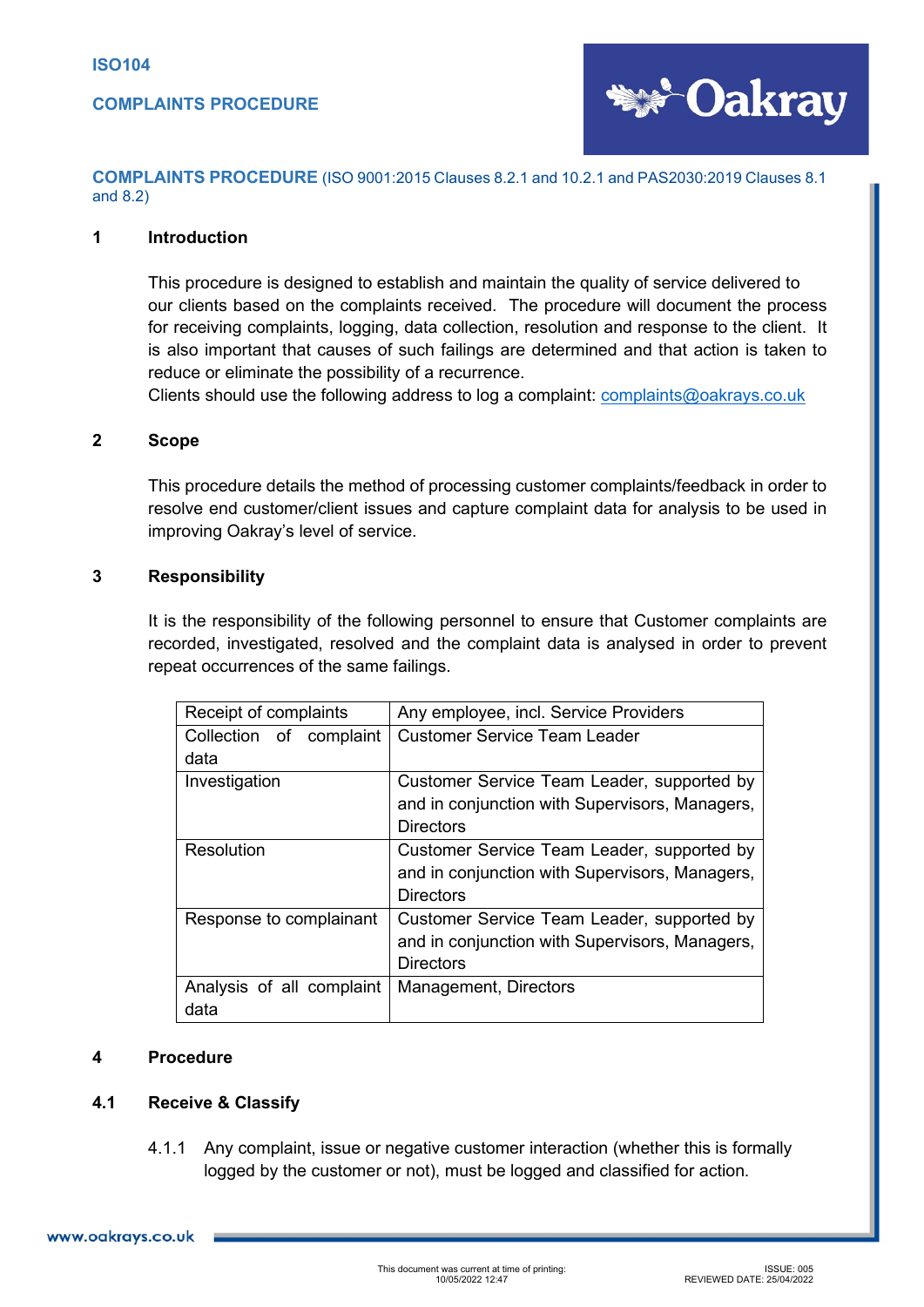## **COMPLAINTS PROCEDURE**



- 4.1.2 All of these complaints, either formal or informal, must be logged using Oakray's Complaints Module within our bespoke works management system, oData.
- 4.1.3 All complaints will be allocated a unique complaint reference number from the complaint's module.
- 4.1.4 All complaints must follow the Stage 1, 2, 3 escalation process as follows:
	- a) All Complaints received via the Customer Services Team will be recorded at Stage 1. We aim to resolve a majority of complaints at this stage, and to provide an outcome within 5 working days.
	- b) If the complaint cannot be resolved at Stage 1, this will be escalated to senior management which will be categorised as Stage 2, and is expected to be resolved within a further 5 working days.
	- c) If a resolution to a complaint is not reached by the end of Stage 2, or it is of a more serious nature/has a high impact potential on the business or is of a more complicated nature (i.e., involves a number of parties) then it may be immediately escalated to a Stage 3 complaint which will be handled by a Director. In some cases, Stage 3 complaints could take up to 10 days to resolve, however, due to the more complex nature may take longer.
- 4.1.5 Flexibility should be exercised when logging complaints and the complaint may be escalated throughout the investigation.
- 4.1.6 If any matter is not resolved informally, the Customer Service Team Leaders should log a complaint and review the information/data and proceed with the Complaint Procedure & Policy. All informal matters should still be included within the complaint's module.

### **5 Acknowledgement**

Any complaint will receive written acknowledgement including the unique complaint reference number from the complaint log. The acknowledgement will include the details of the complaint, date received and the expected resolution date.

- 5.1.1 Acknowledgements should be received by the complainant within 1 working day of receipt of the complaint.
- 5.1.2 Acknowledgements will be made verbally, and sent via email, or by post if no email is available. The method of contact should be determined by the complainant.
- 5.1.3 Any posted acknowledgements should be sent by  $1<sup>st</sup>$  class post on the day that the complaint was received.

### **6 Investigation**

All aspects of the complaint should be investigated, including internal and external, to ensure that the key facts are identified and clarified.

6.1.1 All elements of interaction, communication and investigation should be recorded. This information should be entered into the complaint module. This can be in the form of typed notes, photos, audio, video, scanned documents, emails etc.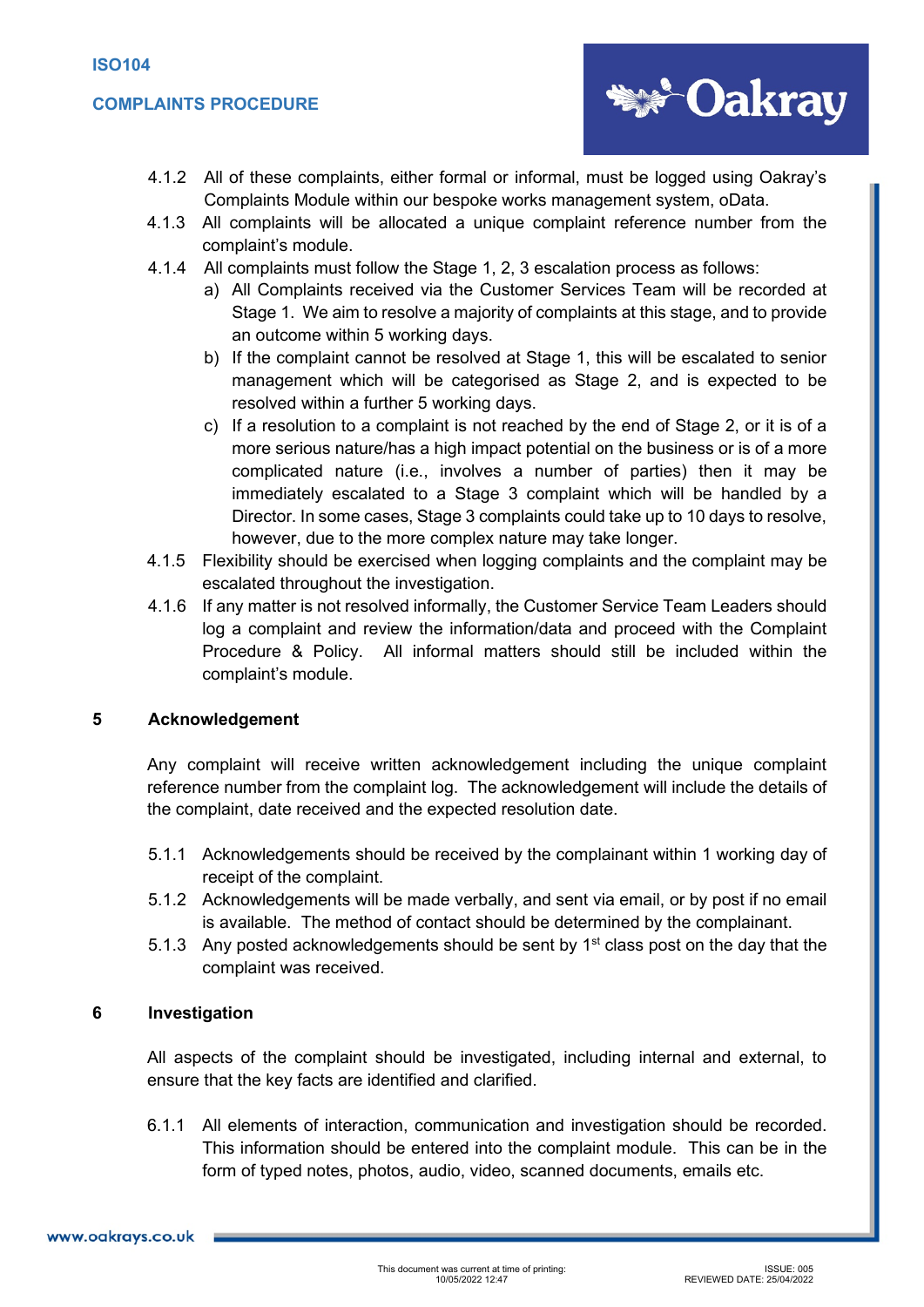

6.1.2 If during the investigation the timescale set for response (within the acknowledgement) becomes unachievable, the complainant should be informed as soon as possible and followed up in writing. They should be made aware of the new timescale and the reasons for the change.

# **7 Resolution & Confirmation**

Ensure that the final resolution is clear and fair for all parties.

- 7.1.1 Ensure that the proposed resolution meets company guidelines and does not prejudice Oakray in any unnecessary legal or financial manner.
- 7.1.2 Document the proposed action and discuss and agree with relevant person.
- 7.1.3 Discuss and review the solution from both the company and customer viewpoints to ensure fairness and clarity.
- 7.1.4 The review should include recognition and documentation of any underlying issues that have contributed to the complaint and recommendations for actions to prevent further occurrence.
- 7.1.5 This data should then be reviewed as part of the company's KPI's for service delivery.

### **8 Response**

Oakray will provide the customer with the resolution within the timescales promised, see 6.1.2.

- 8.1.1 The details of the findings and proposed resolution should be clearly explained (in written or verbal form as appropriate) to the customer.
- 8.1.2 All complaint responses should be followed up within a reasonable timescale.
- 8.1.3 The follow up should identify the following:
- a) Is the complainant satisfied with the response?
- b) Did they feel that their complaint was properly and fairly heard?
- 8.1.4 Any negative responses to these questions should be referred to the relevant person (minimum level senior manager) for action and direct follow up with complainant.

# **9 Performance Analysis**

Complaint data forms an integral part of Oakray's KPI matrices.

The complaint data is reviewed on a regular basis at senior management level to identify any patterns or issues within the business. This should then be used to implement the necessary changes to mitigate future occurrences of similar complaints.

### **10 Retention of Documents**

Records of all complaints and their resolution are maintained for six years or the duration of any EEM guarantee (whichever is longer).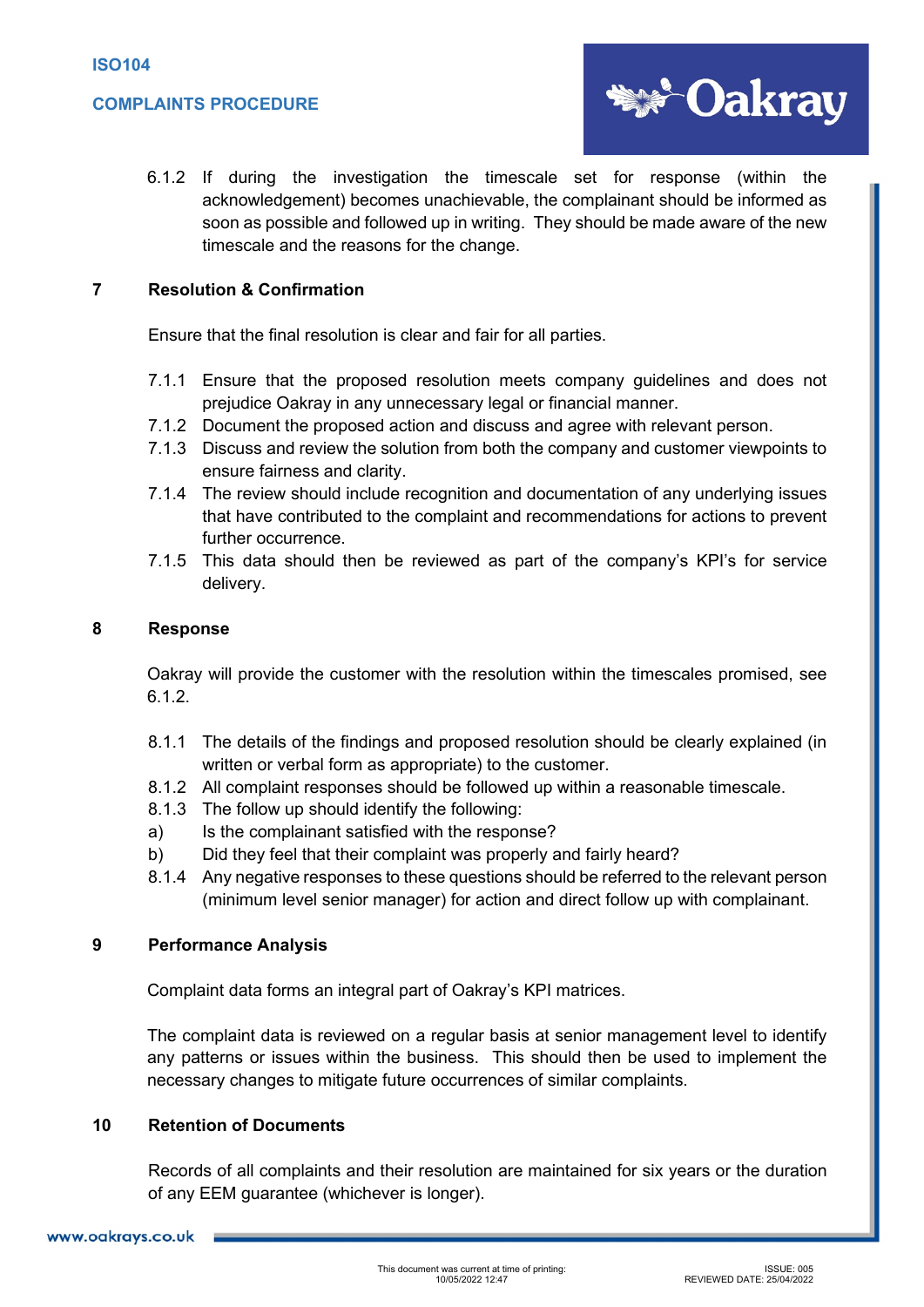## **COMPLAINTS PROCEDURE**



### **11 Flowchart**